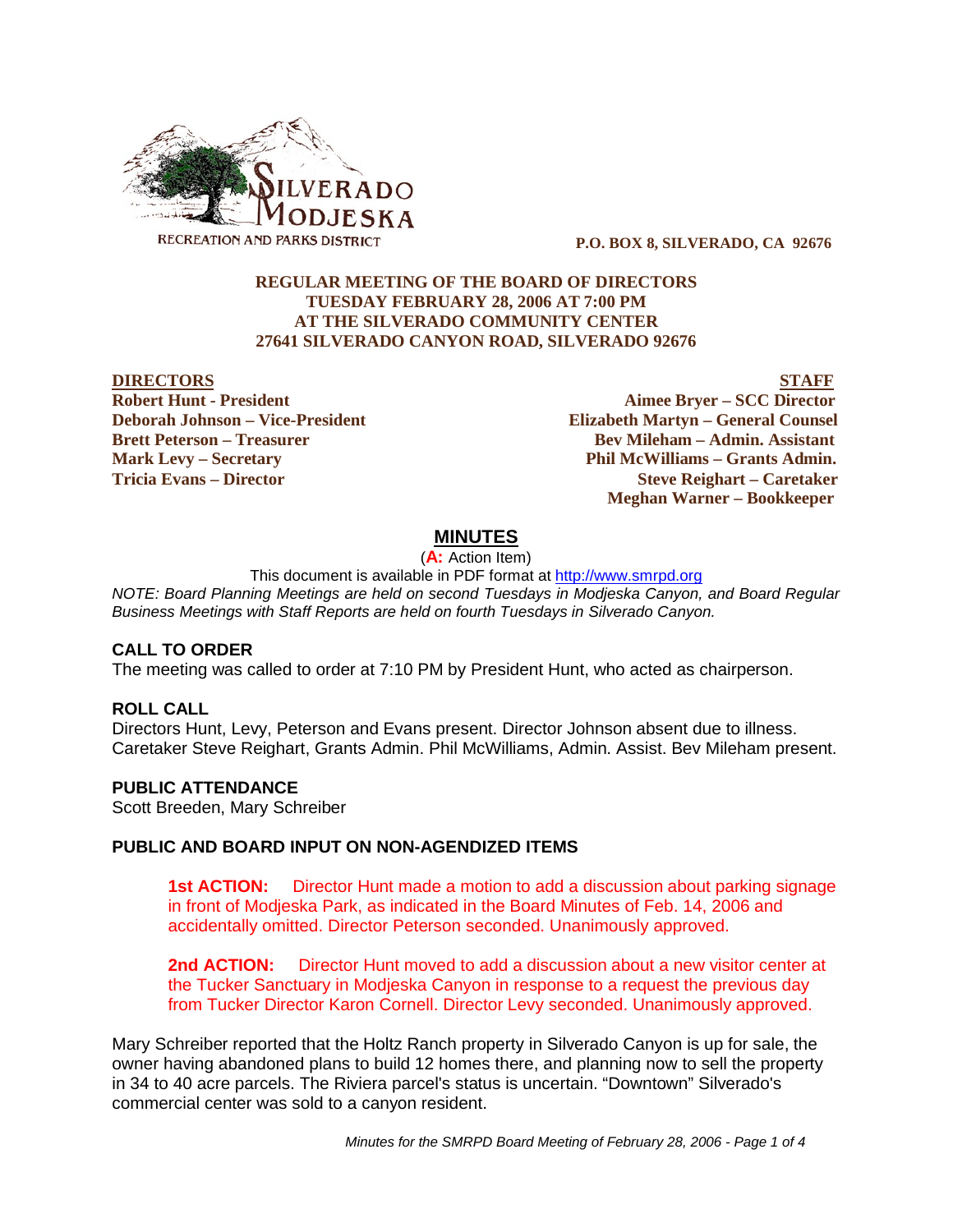Director Hunt reminded the Board to turn in their 700 Conflict of Interest forms to the Registrar of Voters before April 1st. (NOTE: This should be "to the O.C. Clerk of the Board")

### **CONSENT CALENDAR**

Director Levy discussed a correspondence from Chay Peterson, who is organizing a team of local volunteers to go to New Orleans and help rebuild homes damaged by Katrina. Director Levy asked if the District could be of some help to the team. A movie night was discussed. It was mentioned that at an earlier Board meeting a power point projector and screen had been approved. Director Peterson volunteered to look into purchasing one or possibly borrowing a projector for the movie. The movie is of the first trip to Biloxi a few months ago. Refreshments of some kind will be served. Director Hunt will seek General Counsel's advice about whether SMRPD can provide any direct assistance.

**3rd ACTION:** Director Levy made a motion to approve the Consent Calendar, including the Minutes of the February 14, 2006 Regular Board Meeting. Director Peterson seconded. Unanimously approved.

# **PAYMENT OF DISTRICT BILLS**

Three errors were noted and corrected on the Agenda. Transmittals for payment were changed from "01-06C" and "01-06D" to "02-06C" and "02-06D". The date for Directors' compensation was changed from the Regular Board meeting of "Feb. 28, 2006" to that of "Feb. 14, 2006".

**4th ACTION:** Director Peterson made a motion to approve payment of Transmittal 02- 06C for \$200.00 total for Directors compensation for the Regular Board Meeting of Feb. 14, 2006 to:

Director Levy \$50.00 Director Hunt \$50.00 Director Johnson \$50.00 Director Evans \$50.00 Director Evans seconded. Unanimously approved.

**5th ACTION:** Director Levy made a motion to approve payment of transmittal 02-06D for  $$3,790.04$  total to:

| <u>101 DJ. 190.04 เบเติมบ.</u> |            |                                            |
|--------------------------------|------------|--------------------------------------------|
| <b>Home Depot</b>              | \$125.00   | <b>Inv. Dated 2-5-06</b>                   |
| <b>McCormick Kidman</b>        |            |                                            |
| &Behrens                       | \$650.00   | Inv. #11366 (General Counsel)              |
| <b>Waste Management</b>        | \$42.51    | Inv #1605826-2515-0                        |
| <b>SBC (now AT&amp;T)</b>      | \$39.18    | 714-649-2428 and 714-649-2850              |
| <b>Bev Mileham</b>             | \$1,900.00 | Inv 9-1-05 thru 2-21-06 (Admin. Assistant) |
| <b>Phil McWilliams</b>         | \$380.00   | Inv. 01-2006 (Grants Admin.)               |
| <b>Ware Disposal</b>           | \$23.63    | Inv. 63100974                              |
| <b>SCE</b>                     | \$628.86   | Inv. Date 2-10-06                          |
|                                |            |                                            |

Director Peterson seconded. Unanimously approved.

#### **CARETAKER'S REPORT**

Caretaker Steve Reighart gave the monthly report to the Board.

1) He reported that the phone in the Modjeska Community Center was not working and was asked to look into having it fixed.

- 2) The new wooden creek fence behind the Modjeska Center is up and looks good.
- 3) The Silverado Community Center has a working Internet hookup now.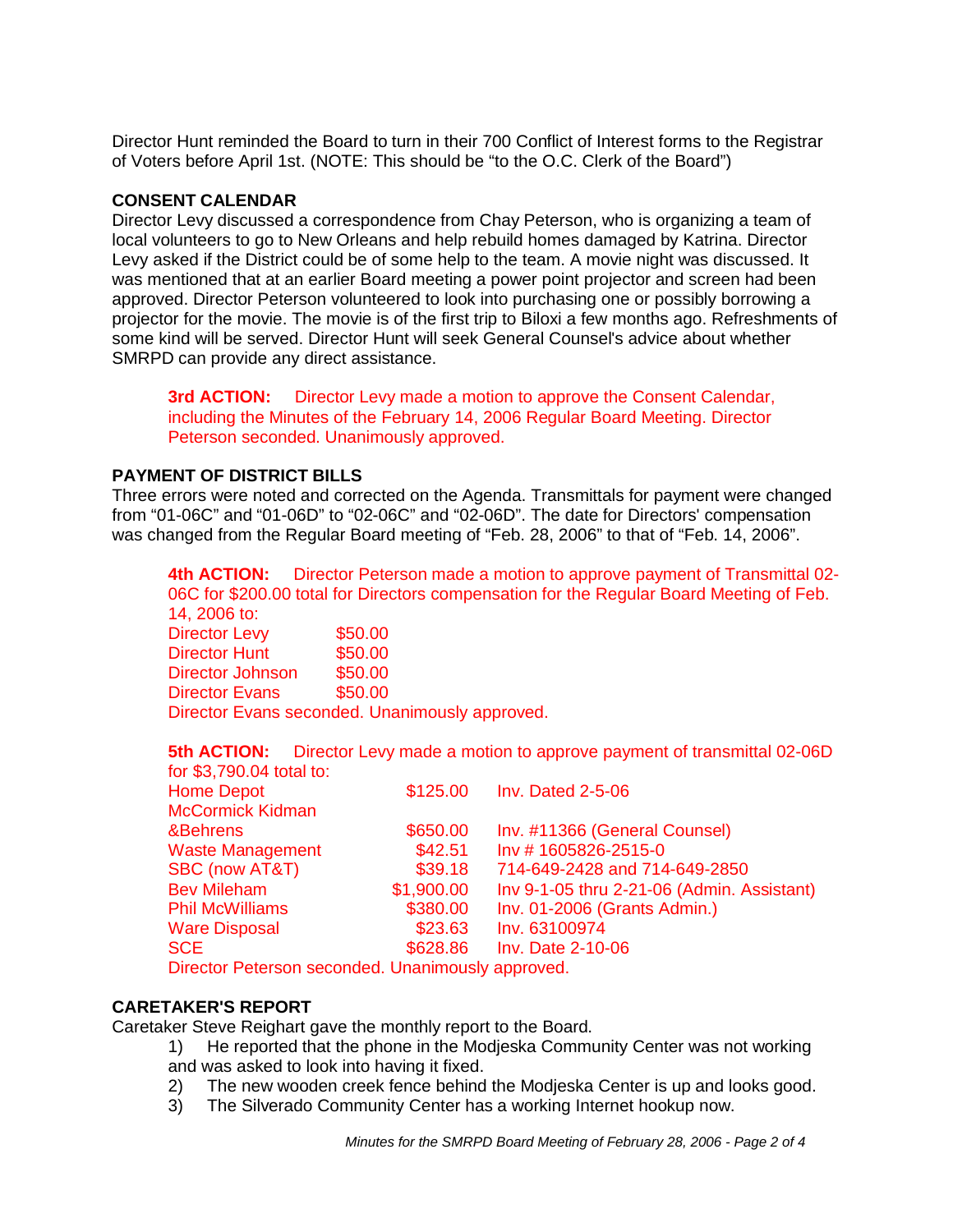- 4) The hardwire for the sprinkler system has been replaced.
- 5) Doggie waste bags for the parks were purchased.

6) Director Hunt asked that the noisy mercury lights outside the Silverado Community Center doors be replaced.

It was requested that funding approval be added to the next Agenda for the following items: Mercury vapor lights, ongoing work at Modjeska Park, new timer box for Modjeska Community Center air conditioner, and drinking fountain repair at Modjeska Park.

# **GRANTS ADMINISTRATORS REPORT**

A Legal Notice was published twice in the Register newspaper announcing bid solicitations for the Prop. 40 Renovation Project for Silverado Community Center and Park. Ads were placed locally, and in contractor journals.

A report was given on Conservation Finance for Green Vision Project meeting on Feb 22, 2006. Phil McWilliams was designated as the Board contact for Green Vision. He reported that there may be funding if the Infrastructure Bill (SB153) is passed.

Attempts are being made to contact TPL for information regarding Open Space funding.

# **OTHER DISTRICT BUSINESS**

**6th ACTION:** Director Hunt made a motion to submit to a vote RESOLUTION 022806-1, pursuant to a Board vote of Feb.14, 2006 to approve a two-year audit for FY 2004-2005 and FY 2005-2006. Director Evans seconded. A ROLL CALL VOTE was taken. Director Hunt - AYE, Director Evans -AYE, Director Levy - AYE, Director Peterson  $-$  AYE.

**7th ACTION:** Director Levy made a motion to approve the purchase of material for fence installation along the creek bank behind Modjeska Community Center, not to exceed \$400.00. Director Evans seconded. Unanimously approved.

The parking situation at Modjeska Park was discussed. The Board wants some parking available for park visitors, but wishes to avoid legal actions if possible. Currently there is a constant line of vehicles parked there by nearby residents. Signage was discussed. The matter was continued to the next Board meeting.

The Board received a request from Tucker Sanctuary Director Karen Cornell asking if SMRPD would support and endorse construction of a new Visitor Center building at Tucker Sanctuary. Director Levy believes this could be an asset for SMRPD. This will free up the old museum/visitor center building, and the District can utilize it in a manner to be determined in discussions with Tucker management.

#### **COMMITTEES RECREATION:**

Director Peterson and Director Levy reported on the Laurel Springs hike. It went very well, covering 11 miles round trip in 5\_ hours, 18 people attending. Director Evans would like to see the hikes advertised with posters around the canyons. Mary Schreiber offered the use of her wax ink copier and laminator for posters. A hike to Silverado's Blue Light Silver Mine is scheduled for March 18th. Director Evans suggested working with Santiago College on Rec activities. They may have classes that could be offered in our brochure and held in Silverado. A line-dancing class and a "Geezer bike ride" were suggested.